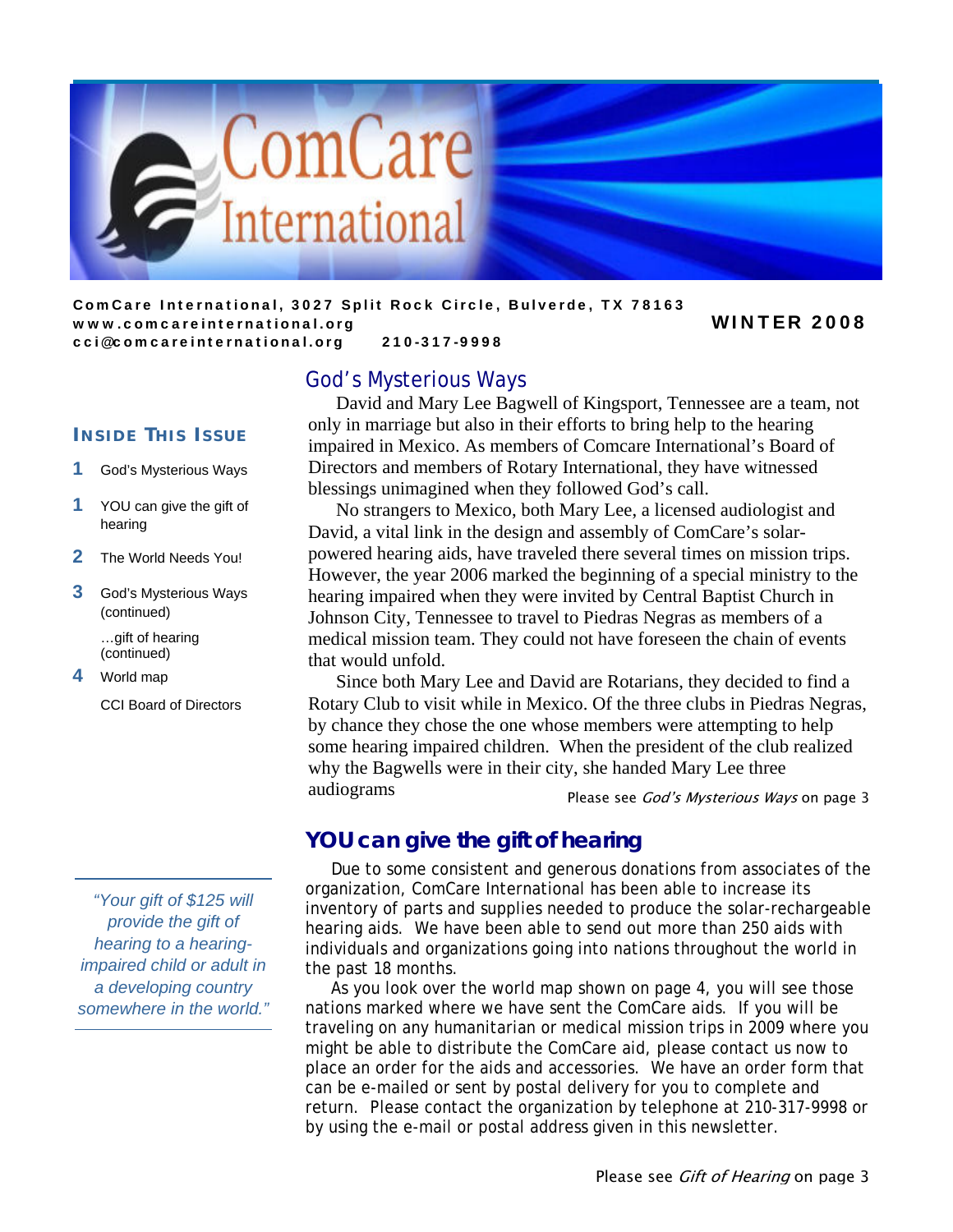# **The World Needs You! You Can Make a Difference!**

 Dr. James Smith, chairman of the Board of Directors of ComCare International, was honored at the American Academy of Otolaryngology 2008 annual meeting with the Distinguished Award for Humanitarian Efforts. Here are highlights of his address:

 *I never thought of the opportunities I have been given as humanitarian, but rather opportunities to meet interesting people, see new cultures, work, and teach with other medical people, all for the purpose of helping patients. I tended to think of humanitarian activities as something where you had to suffer or give up your creature comforts, like going to Darfur, or with Doctors Without Borders, but what I've done has been fun. My goal is to try to get you excited about looking for an opportunity to serve internationally* 

 *Why would we want to share our knowledge in an international setting? I learned that it's a two-way street. No matter how poor, lacking in resources or what we might consider basic medical care a country is, I always learn something. In our country, we have so much, I think we have an obligation to share with others who have less in not only resources, but also opportunities. Things that we take for granted, such as being able to attend a meeting like this, is out of the reach of most physicians in less-developed countries. Finally, it makes one appreciate what we have and the opportunities we are blessed with.* 

 *I grew up as a farm boy in Iowa, and my exposure was to veterinary medi-cine. I graduated from Iowa State University and had a large animal veterinary medical practice for two years, but something always intrigued me about human medicine. One of my classmates from vet school had dropped out to go to medical school and when I visited him, he encouraged me to apply. In 1965, I graduated from the University of Iowa and started my internship at the University of Oregon. This was during the Vietnam War and every doctor in sight was being drafted. I applied to the U.S. Public Health Service and was assigned to be a physician for the Peace Corps volunteers in Kenya.* [In the years since, Dr. Smith has also spent extended periods of time in Singapore, Cameroon, and Beijing.]

 *Why should you consider doing something international? There are myriad reasons. Helping others is not only worthwhile, but very fulfilling. All of us experience this in dealing with our patients and is the reason most of us went into the medical field. The core of most of the world's major religions— Buddhism , Islam, Hinduism, Judaism, and Christianity—is the belief that we should help, care for, and protect those less fortunate then ourselves. I think teaching is the ultimate in helping others. It must be done with a spirit of sharing and exchange, not with the attitude that we are the best, or ours is the only correct way. In most countries, the doctors are eager to find out how we do things and really appreciate it when you show an interest in what they are doing. Every time I visited a new place, the doctors wanted to maintain a connection and have me return.*

Dr. Smith carries the ComCare hearing aids with him on most of his out of country trips, giving them to hearing impaired patients who are blessed with the gift of hearing. He says there is nothing more encouraging than seeing the eyes light up when a child or adult hears the human voice, maybe for the first time.

*". . ., it makes one appreciate what we have and the opportunities we are blessed with."* 

Page 2

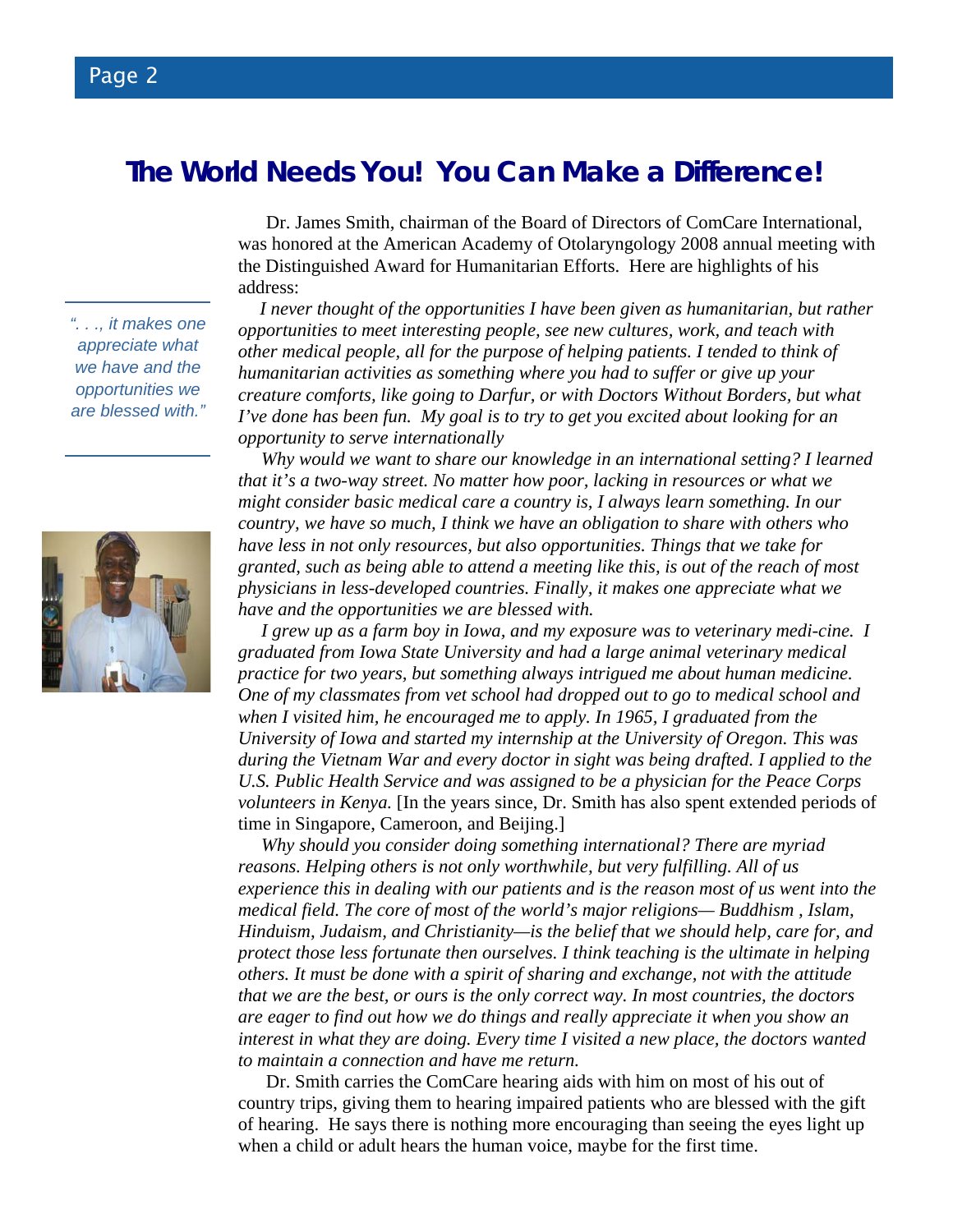#### God's Mysterious Ways from page 1

of children in public schools that had a significant hearing loss. It seems that the club had been trying for nine months to have these children's hearing tested, and that very day she had received by fax the students' audiograms and she gratefully passed them along to Mary Lee asking if there was any way they could fit them with hearing aids. The club's president did not know who would provide hearing aids for the indigent children that so desperately needed to hear. The Bagwell's unexpected arrival seemed to be the solution to that dilemma.

 Things began to happen. The children were rounded up and fitted with new hearing aids and shortly thereafter a teacher reported that she never knew one of these students was so intelligent because he had just been idly passing time in class because of his hearing loss.

 This first year the Bagwells fit 13 ComCare hearing aids in Piedras Negras, a city of 200,000 with no audiologist to care for its citizens. Here, nearly 20% of the population is hearing impaired, compared to 10% in the United States. . The significant hearing loss is attributed to untreated medical conditions and harmful drugs that people take without realizing the danger to their hearing. The solar-powered ComCare hearing aids are priceless to these people who couldn't be helped any other way.

 God's blessings continue to flow as the ministry expands. The Piedras Negras Rotary Club has become a partner in helping reach those who need help. In 2007 the club advertised the Bagwell's upcoming visit and provided interpreters, resulting in more hearing aids fitted on the first day than were fitted in the whole week the year before. A hasty call back home brought more hearing aids for the eager citizens.

 The Piedras Negras Rotary club's dream is to establish a permanent hearing clinic in their city. With a sister club in San Antonio, TX, they applied for a grant from Rotary International, and, in June 2008, received \$20,500 to purchase hearing aids for people in Piedras Negras. Now there are volunteer audiologists who visit the city to test hearing and send the audiograms to Mary Lee in Tennessee. When she has accumulated 100 audiograms, she and David will again journey to Piedras Negras to make ear impressions and fit hearing aids for these needy people.

While the satisfaction of doing God's will is the primary purpose the Bagwells cite as their reason for going to Mexico, they were honored publicly by the Sertoma Club of Kingsport, Tennessee, in November of 2007 when the club surprised them with its Service to Mankind award. Recognition may be nice, but the real reward for Mary Lee and David is the grin on a child's face when he hears his mother's voice clearly for the first time.



 Your cost per aid is \$125. You may purchase extra accessories such as cords, mushroom tips, and receivers. Please remember that these aids may not be sold to the recipient—they must be given free-of-charge to the hearing impaired individuals.

 ComCare International has a mission to enable the 250 million hearing impaired in developing countries around the world to improve their hearing and communication to the glory of God. From the outset, the ComCare Board found the chief obstacle for helping disadvantaged hearing impaired children and adults is the inaccessibility of conventional hearing aids. A majority of the world live in poor and rugged environments which are not friendly to delicate and expensive hearing aids. The ongoing need for batteries can seldom be met in remote parts of the world plus their disposal is not environmentally friendly. The ComCare solar-rechargeable aid fits this need and changes lives. WON'T YOU HELP?